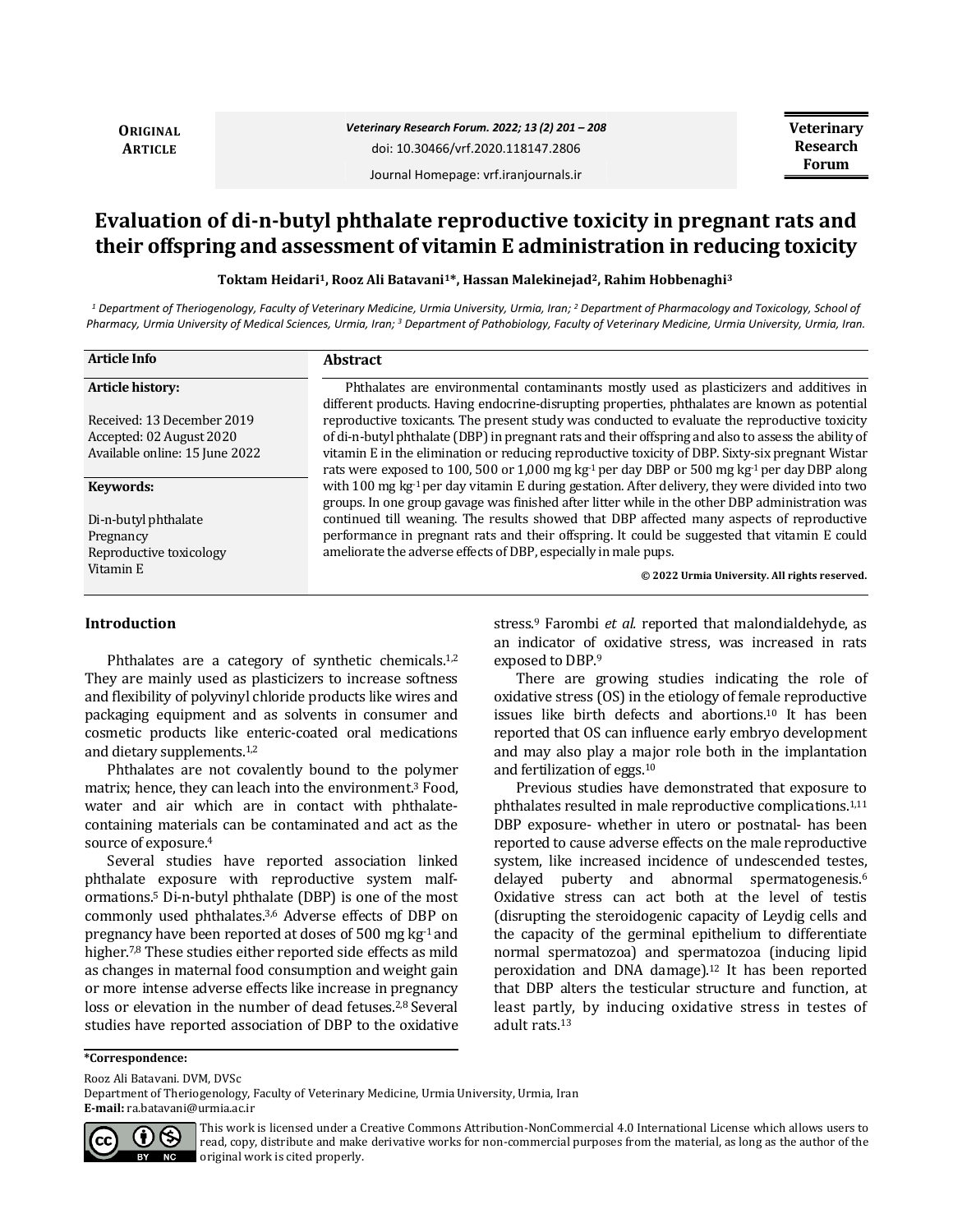There are studies demonstrating that nutritional supplements and antioxidants like vitamin E can protect against OS.<sup>14</sup> Vitamin E is an essential nutrient for mammalian reproduction and plays a critical role in preventing different pathological complications through its antioxidant properties. Vitamin E is essential for the protection of the fetus against oxidative damage.<sup>15</sup>

The goals of the present study were to explore the effects of three different doses of DBP on reproductive outcomes of pregnant rats and their offspring during gestation only or gestation and lactation period, and to figure out if vitamin E can alleviate or prevent the adverse effects of DBP on dams or pups.

#### **Materials and Methods**

**Animals.** Adult Wistar strain albino rats (200 – 250 g) obtained from the Laboratory Animal House, Urmia University, Urmia, Iran. Animals were housed under standard laboratory conditions (27.00  $\pm$  2.00 °C and 12-hr dark-light cycle) and had access to standard pellet diet and tap water *ad libitum*. Animals were treated humanely and with regard for alleviation of suffering in accordance with the guidelines of the Urmia University Ethics Committee (IR-UU-ACE-103/3AD/13/05/2020).

**Chemicals.** Di-n-butyl phthalate were supplied from Merck (Darmstadt, Germany). Vitamin E was purchased from Sigma-Aldrich (St. Louis, USA). Corn oil (Ladan Inc., Tehran, Iran) was used as the vehicle.

**Treatments.** After one week of acclimatization period to laboratory conditions, 72 male and 72 female adult Wistar rats were maintained in cages at a rate of 1:1 (monogamous breeding system) for 24 hr. After observation of vaginal plug, male rats were separated, female rats were considered as pregnant dams and the day was considered as gestation day 1 (GD 1). Pregnant dams were randomly assigned to six groups, 12 per each, and were caged alone until parturition. Treatment groups included: (1) 100 mg kg-1 DBP; (2) 500 mg kg-1 DBP; (3) 1,000 mg kg<sup>-1</sup> DBP; (4) 500 mg kg<sup>-1</sup> DBP + 100 mg kg<sup>-1</sup> vitamin E; (5) control group (corn oil) and (6) vitamin E group. Pregnant rats were weighed once daily and then gavaged with DBP in corn oil (as carrier).

In each treatment, six dams were gavaged every day from GD 1 up to parturition (pups were exposed prenatally only) while the other six were gavaged every day from GD 1 to postnatal day 21 (PND 21) when the pups were weaned from dams (pups exposed both prenatally and postnatally). In all groups, dams were allowed to deliver naturally and nurse their pups until PND 21.

Pregnant rats were examined daily for any signs of toxicity. Possible abortions or deaths were recorded. On the day of delivery (PND 1), gestation length, litter size and live birth index, defined as the proportion of live litter to

total litter, were recorded for each dam. All pups were weighed and genders were determined. Sex ratio, defined as the proportion of male pups to female pups, was recorded for each dam. At PND 3, the anogenital distance (AGD) of each pup was measured and recorded. For measuring AGD, under a magnifying glass, the length of the perineum from the base of the sex papilla to the proximal end of the anal opening was measured using a caliper. On PND 21, dams were euthanized by overdose of xylazine hydrochloride (Alfasan, Woerden, Netherlands) and ketamine hydrochloride (Alfasan) intraperitoneally.<sup>16</sup> After necropsy and systematic examination, uterus and ovary were dissected out and the number of implantation sites was counted. From 21 days of age in females and 30 days of age in males, all offspring were examined daily for detection of puberty. Puberty onset in females was defined as the time of vaginal opening, and in males as the capacity for preputial separation, determined by manual retraction of the prepuce.17,18 After puberty, female pups were euthanized by xylazine-ketamine overdose.<sup>16</sup> In the male pups, following sacrifice, the testes and epididymises of each rat were removed and weighed. For sperm analysis, one cauda epididymis was excised on a petri dish containing 1.00 mL human tubal fluid (HTF) medium at 37.00 ˚C.<sup>16</sup> The sperm were allowed to diffuse into the medium for 30 min. For sperm count, a sample of sperm suspension was placed on a pre-warmed Neubauer hemocytometer and an optical microscope was used to count the sperm. For analyzing sperm motility one drop of sperm suspension was placed on a pre-warmed Neubauer chamber for light microscope observation at a magnification of 100×, a total number of 200 sperm per sample were evaluated.<sup>16</sup> To evaluate sperm morphology, an aliquot of sperm suspension was smeared on a clean glass, stained with H&E and a total number of 200 sperm per animal were screened under a light microscope (Olympus, Tokyo, Japan) at a magnification of 400×, with classification of sperm as normal and different abnormal types.<sup>19</sup>

**Statistical analysis.** Statistical analyses were carried out with SPSS Statistics for Windows (version 22.0; IBM Corp., Armonk, USA). The results were presented as mean ± SD whenever possible. The litter was used as the basis for analysis of fetal variables. Analysis of variance and Bonferroni test were used where appropriate. A value of  $p < 0.05$  was considered significant.

## **Results**

In the present study, vaginal bleeding was observed in two dams receiving DBP at  $1,000$  mg kg<sup>-1</sup> and one dam at 500 mg kg-1, on gestation days 10, 12 and 15, respectively. This observation was recorded as mid- pregnancy abortion. Since no sign of parturition was seen after 25 days, dams were euthanized. The uteruses contained no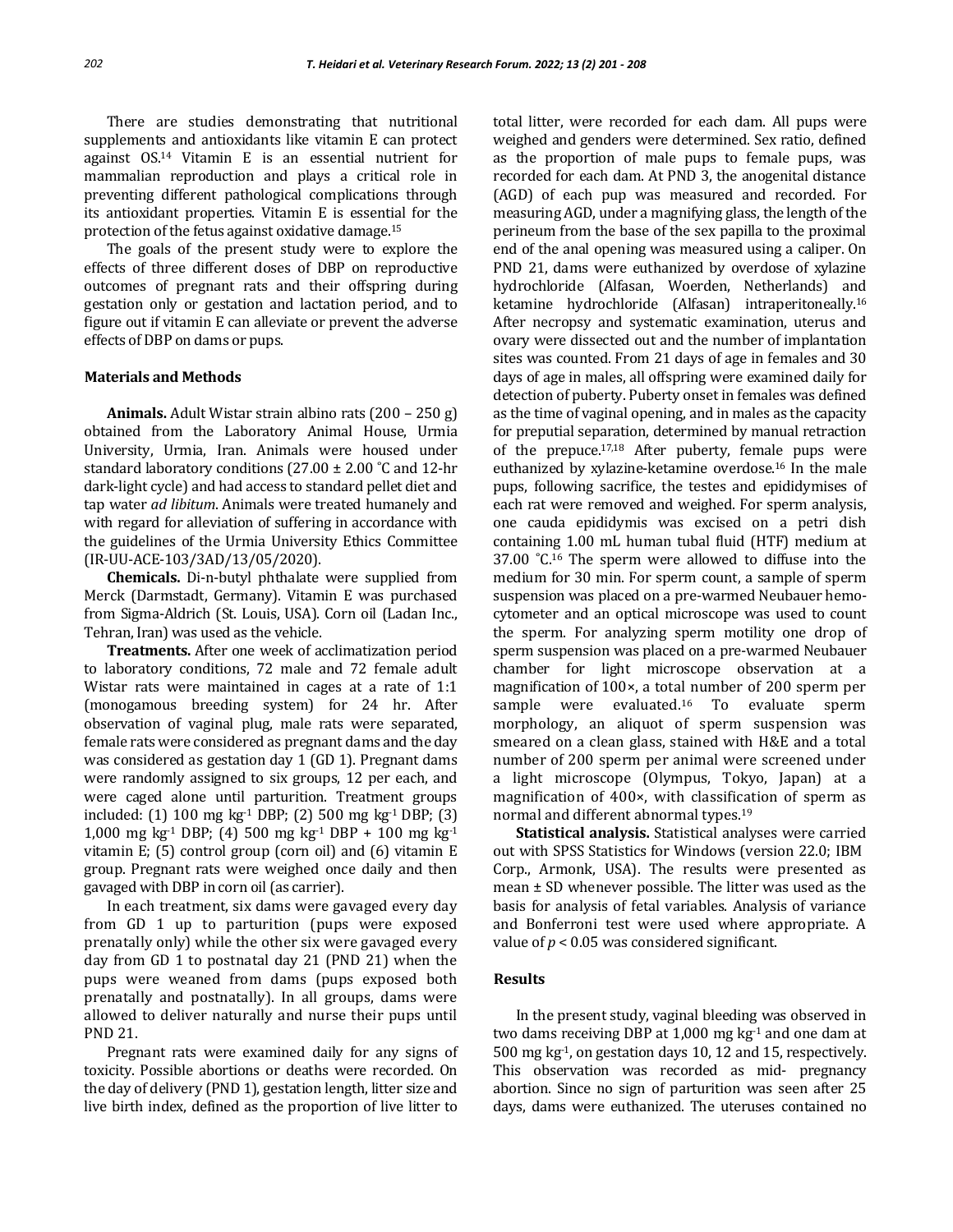fetuses but implantation sites were observed. These rats were excluded from the study either.

The results of the implantation number, litter size, sex ratio and viability index are shown in Table 1 and the data of maternal body weight gain changes from GD 6-21 and fetal body weight at birth are represented in Table 2. The gestation length showed no significant change in any of the treatment groups (Table 2). While the AGD of female pups in any of DBP treated groups had no significant change, the male pups showed a significant reduction in AGD at 500 mg  $kg<sup>-1</sup>$  and 1,000 mg  $kg<sup>-1</sup>$ , in both lactation and nonlactation treatments compared to the control and vitamin E groups. When vitamin E was administered along with DBP, the AGD of the male pups was increased significantly  $(p < 0.05)$  compared to the DBP at 500 mg kg<sup>-1</sup> (Table 2).

In the present study, DBP had no effect on female pups' puberty both in the lactation and non-lactation groups at any of the applied doses. Also, DBP exposure at 500 mg kg-1 and  $1,000$  mg  $kg<sup>-1</sup>$  in both lactation and non-lactation groups resulted in a significant (*p* < 0.05) delay at the onset of puberty in the male pups. Also, DBP at 100 mg  $kg<sup>-1</sup>$ during lactation led to a significant delay at the onset of puberty in male offspring. However, preputial separation was occurred later in the lactation treatments compared to the non-lactation groups. Vitamin E administration along with 500 mg kg-1 DBP did not affect age at puberty in male or female offspring compared to the DBP at 500 mg kg-1 (Table 3, Fig. 1). In the present study, DBP exposure led to nipple retention in male offspring at all doses. Also, cryptorchidism was observed in DBP at  $500$  mg kg<sup>-1</sup> and 1,000 mg kg-1 in both lactation and non-lactation groups.

In the lactation groups, testis weight was significantly decreased at 500 mg  $kg<sup>-1</sup>$  and 1,000 mg  $kg<sup>-1</sup>$  DBP compared to the control and vitamin E groups. Also, in non-lactation groups, DBP at 1,000 mg kg-1 decreased the testis weight significantly ( $p < 0.05$ ) compared to the control and vitamin E groups. Administration of vitamin E improved the testis weight significantly ( $p < 0.05$ ) in lactation treatments of DBP at 500 mg kg-1 compared to 500 mg kg-1 DBP group (Table 3, Fig. 2).

Table 1. Implantation site number, litter size, viability index and sex ratio of rats given a dose range of DBP or DBP along with vitamin E during pregnancy. Values are means ± standard deviation.

| Groups                                                                                 | <b>Implantation site number</b> | Litter size                  | Viability index (%)           | Sex ratio (%)      |
|----------------------------------------------------------------------------------------|---------------------------------|------------------------------|-------------------------------|--------------------|
| Control                                                                                | $12.83 \pm 0.75$                | $12.17 \pm 0.85$             | $96.83 \pm 1.17$              | $51.17 \pm 4.60$   |
| Vitamin E                                                                              | $13.10 \pm 0.87$                | $12.33 \pm 0.61$             | $95.83 \pm 1.47$              | $49.86 \pm 5.10$   |
| $100 \,\mathrm{mg} \,\mathrm{kg}$ <sup>1</sup> DBP                                     | $12.50 \pm 0.83$                | $12.04 \pm 0.63$             | $96.33 \pm 1.21$              | $49.51 \pm 5.80$   |
| $500$ mg kg $\cdot$ <sup>1</sup> DBP                                                   | $9.00 \pm 0.63$ <sup>a</sup>    | $7.33 \pm 0.83$ <sup>a</sup> | $77.33 \pm 3.50$ a            | $49.37 \pm 4.20$   |
| $1,000$ mg kg <sup>-1</sup> DBP                                                        | $7.32 \pm 0.52^{\circ}$         | $4.30 \pm 0.54$ <sup>b</sup> | $64.50 \pm 3.94$ <sup>b</sup> | $36.83 \pm 6.10^a$ |
| 500 mg kg $\cdot$ 1 DBP + 100 mg kg $\cdot$ 1 vitamin E                                | $10.83 \pm 0.75$ c              | $9.33 \pm 0.82$ c            | $85.01 \pm 2.83$ c            | $49.16 \pm 5.50$   |
| $\alpha$ be Different currentesimple denote ototicized gionificance at $n \times 0.05$ |                                 |                              |                               |                    |

abc Different superscripts denote statistical significance at *p* < 0.05.

**Table 2.** Duration of pregnancy, maternal and fetal body weight and AGD of female and male pups in rats given a dose range of DBP or DBP along with vitamin E during pregnancy. Values are means ± standard deviation.

| Groups                                                                                                                                         | <b>Duration of</b> | Maternal body weight           | <b>Fetal body</b>            | AGD of female AGD of male |                   |
|------------------------------------------------------------------------------------------------------------------------------------------------|--------------------|--------------------------------|------------------------------|---------------------------|-------------------|
|                                                                                                                                                | Pregnancy          | gain during pregnancy (g)      | weight (mm)                  | pups(mm)                  | pups (mm)         |
| Control                                                                                                                                        | $19.51 \pm 0.55$   | $147.33 \pm 9.54$              | $4.72 \pm 0.09$              | $2.22 \pm 0.12$           | $3.85 \pm 0.12$   |
| Vitamin E                                                                                                                                      | $19.52 \pm 0.44$   | $147.66 \pm 7.89$              | $4.66 \pm 0.08$              | $2.18 \pm 0.10$           | $3.88 \pm 0.13$   |
| 100 mg $kg-1 DBP$                                                                                                                              | $19.67 \pm 0.81$   | $142.43 \pm 12.20$             | $4.63 \pm 0.07$              | $2.29 \pm 0.17$           | $3.90 \pm 0.11$   |
| $500$ mg kg $-1$ DBP                                                                                                                           | $19.83 \pm 0.83$   | $117.50 \pm 7.47$ <sup>a</sup> | $4.23 \pm 0.09$ a            | $2.33 \pm 0.15$           | $3.13 \pm 0.09a$  |
| $1,000$ mg kg <sup>-1</sup> DBP                                                                                                                | $20.0 \pm 0.89$    | $78.16 \pm 7.85^{\rm b}$       | $5.21 \pm 0.09$ <sup>b</sup> | $2.23 \pm 0.14$           | $2.87 \pm 0.12^b$ |
| 500 mg kg <sup>-1</sup> DBP + 100 mg kg <sup>-1</sup> vitamin E                                                                                | $19.67 \pm 0.81$   | $138.67 \pm 6.28$ c            | $4.49 \pm 0.08$ c            | $2.25 \pm 0.10$           | $3.51 \pm 0.14c$  |
| the contract of the contract of the contract of the contract of the contract of the contract of the contract of<br>$\sim$ $\sim$ $\sim$ $\sim$ |                    |                                |                              |                           |                   |

abc Different superscripts denote statistical significance at *p* < 0.05.

Table 3. Effect of a dose range of DBP or DBP along with vitamin E on sperm parameters of F<sub>1</sub> male rats at puberty. Values are means ± standard deviation.

| Groups                                                                                    | Sperm count                   | Sperm motility                | Abnormal sperm                |
|-------------------------------------------------------------------------------------------|-------------------------------|-------------------------------|-------------------------------|
|                                                                                           | $(10^6 \text{ mL}^{-1})$      | (%)                           | (%)                           |
| Control                                                                                   | $35.25 \pm 0.92$              | $72.78 \pm 0.36$              | $1.05 \pm 0.05$               |
| Vitamin E                                                                                 | $36.56 \pm 0.44$              | $73.31 \pm 0.39$              | $0.98 \pm 0.08$               |
| Non-lactation treatment $(100 \text{ mg kg} \cdot 100)$                                   | $35.07 \pm 0.22$              | $71.85 \pm 0.14$              | $1.11 \pm 0.27$               |
| Lactation treatment (100 mg kg·1DBP)                                                      | $36.49 \pm 0.36$              | $71.73 \pm 0.15$              | $1.07 \pm 0.19$               |
| Non-lactation treatment (500 mg kg-1 DBP)                                                 | $24.26 \pm 0.31a$             | $54.68 \pm 0.26$ <sup>a</sup> | $41.94 \pm 0.12$ <sup>a</sup> |
| Lactation treatment (500 mg kg-1 DBP)                                                     | $21.13 \pm 0.23$              | $50.73 \pm 0.18$              | $46.56 \pm 0.33$ <sup>b</sup> |
| Non-lactation treatment (1,000 mg kg-1 DBP)                                               | $7.87 \pm 0.23c$              | $24.10 \pm 0.22c$             | $63.62 \pm 0.95c$             |
| Lactation treatment $(1,000 \text{ mg kg} \cdot 1 \text{ DBP})$                           | $5.02 \pm 0.26$ <sup>d</sup>  | $20.28 \pm 0.32$ d            | $69.59 \pm 1.89$ <sup>d</sup> |
| Non-lactation treatment (500 mg kg <sup>-1</sup> DBP + 100 mg kg <sup>-1</sup> vitamin E) | $32.82 \pm 0.31$ <sup>e</sup> | $72.00 \pm 0.72$ <sup>e</sup> | $6.52 \pm 1.03$ <sup>e</sup>  |
| Lactation treatment (500 mg kg <sup>-1</sup> DBP + 100 mg kg <sup>-1</sup> vitamin E)     | $33.2 \pm 0.44$ <sup>e</sup>  | $71.78 \pm 0.39$ <sup>e</sup> | $6.39 \pm 0.83$ <sup>e</sup>  |

abcde Different superscripts denote statistical significance at *p* < 0.05.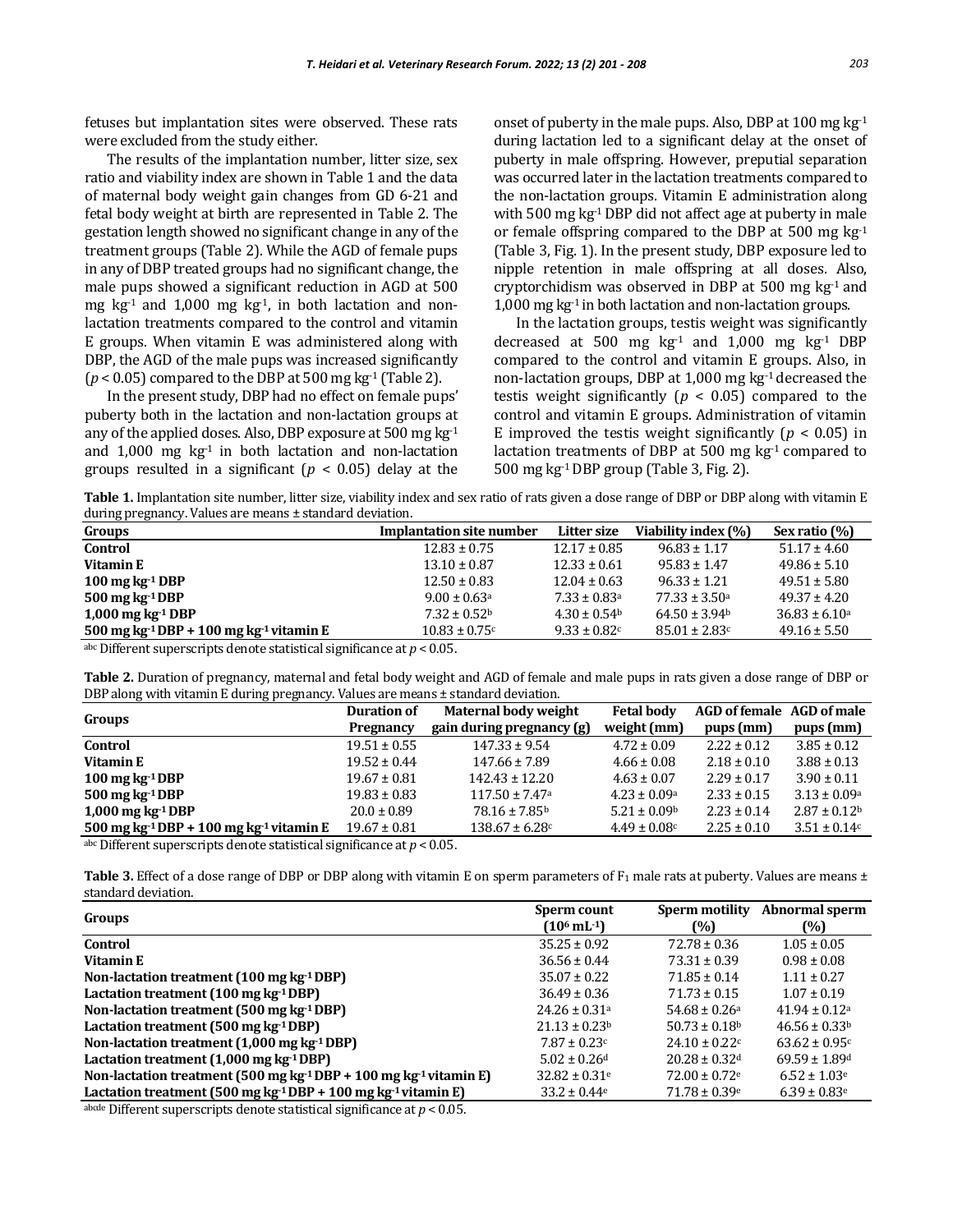Sperm analysis showed a significant  $(p < 0.05)$ reduction in total epididymal sperm count and motility in rats exposed to 500 mg kg<sup>-1</sup> and 1,000 mg kg<sup>-1</sup> DBP during gestation only or gestation and lactation period compared to the control and vitamin E groups. In the present study, the ratio of abnormal sperms to normal sperms were significantly ( $p < 0.05$ ) higher in both

lactation and non-lactation treatments at 500 mg kg-1 and  $1,000$  mg  $kg<sup>-1</sup>$  DBP groups. There was also a significant difference between the lactation and nonlactation groups in sperm parameters. Administration of vitamin E along with DBP improved sperm parameters significantly (*p* < 0.05) compared to 500 mg DBP kg-1 (Table 3).



**Fig. 1.** Effects of a dose range of DBP or DBP along with vitamin E on the age at puberty in F<sub>1</sub> male and female rats. Vit E, vitamin E group; NL 100, Non-lactation treatment of 100 mg kg-1 DBP; L 100, Lactation treatment of 100 mg kg-1 DBP; NL 500, Non-lactation treatment of 500 mg kg-1 DBP; L 500, Lactation treatment of 500 mg kg-1 DBP; NL 1,000, Non-lactation treatment of 1,000 mg kg-1 DBP; L 1,000, Lactation treatment of 1,000 mg kg<sup>-1</sup> DBP; NL(P+E), Non-lactation treatment of 500 mg kg<sup>-1</sup> DBP +100 mg kg<sup>-1</sup> vitamin E; L(P+E), Lactation treatment of 500 mg kg<sup>-1</sup> DBP +100 mg kg<sup>-1</sup> vitamin E. Each column and vertical bar represent the mean  $\pm$  SD. abc Different superscripts denote statistical significance at *p* < 0.05.



**Fig. 2.** Effects of a dose range of DBP or DBP along with vitamin E on relative testis weight. Vit E, vitamin E group; NL 100, Non-lactation treatment of 100 mg kg<sup>-1</sup> DBP; L 100, Lactation treatment of 100 mg kg<sup>-1</sup> DBP; NL 500, Non-lactation treatment of 500 mg kg<sup>-1</sup> DBP; L 500, Lactation treatment of 500 mg kg-1 DBP; NL 1,000, Non-lactation treatment of 1,000 mg kg-1 DBP; L 1,000, Lactation treatment of 1,000 mg kg-1 DBP; NL(P+E), Non-lactation treatment of 500 mg kg-1 DBP +100 mg kg-1 vitamin E; L(P+E), Lactation treatment of 500 mg kg-1 DBP +100 mg kg<sup>-1</sup> vitamin E. Each column and vertical bar represent the mean  $\pm$  SD.

\*, † Significantly different from control group, *p* < 0.05 and ‡ Significantly different from Lactation treatment of 500 mg kg-1 DBP, *p* < 0.05.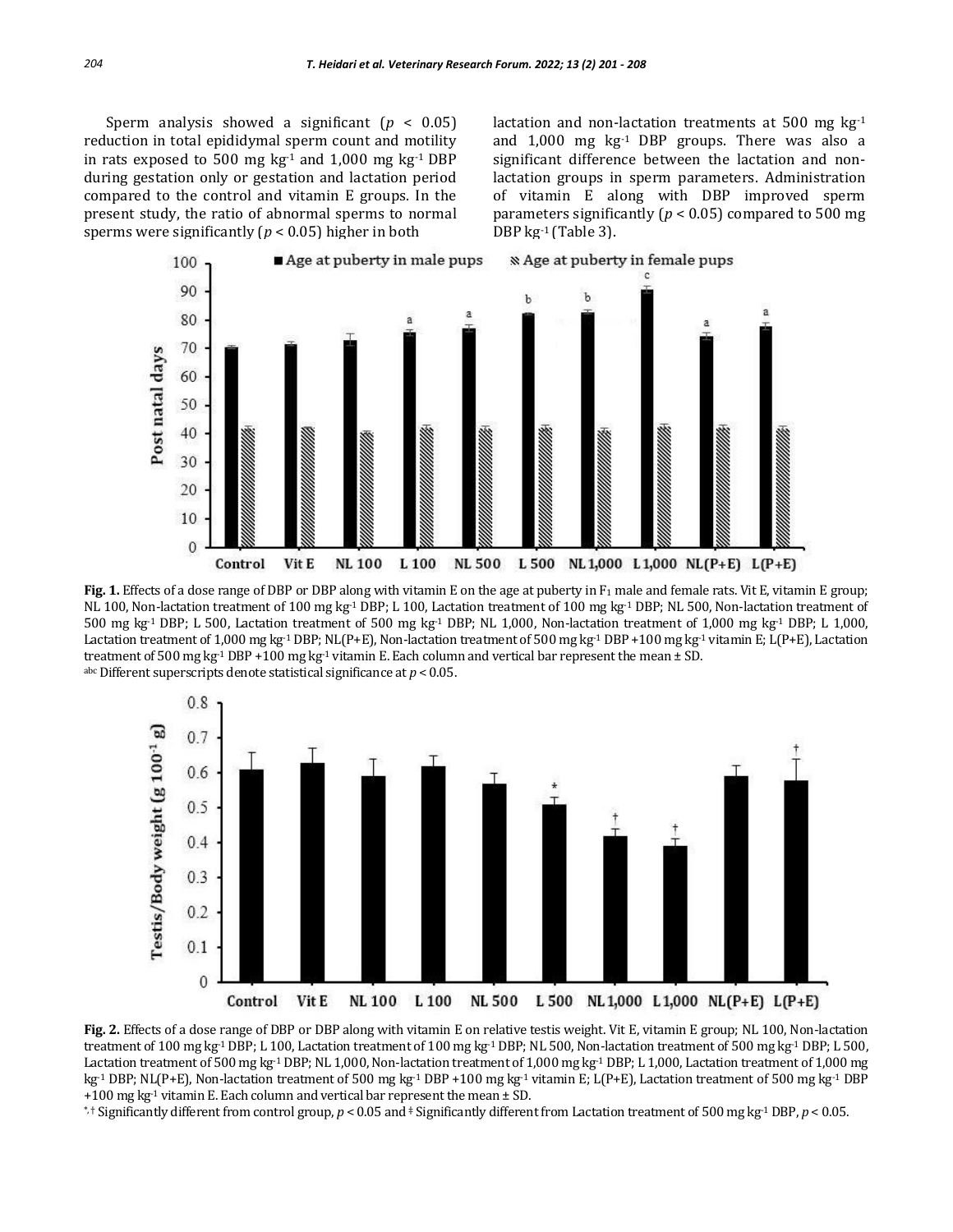### **Discussion**

In the present study, DBP had no effect on the duration of pregnancy that was consistent with the previous studies.<sup>6</sup> However, in a conflicting study, Ahmad *et al*. found that DBP at 2, 10 and 50 mg  $kg<sup>-1</sup>$  elevated gestational length.<sup>20</sup> This inconsistency might be due to some unique effects of phthalates that might occur at one dose that was not observed in other doses.<sup>21</sup> In two dams at 1,000 mg kg-<sup>1</sup> and one dam at 500 mg kg<sup>-1</sup> DBP, vaginal bleeding were observed on gestation days 10, 12 and 15, respectively. Since it was reported that mid-pregnancy was sensitive to disruption by phthalates these findings could be considered as DBP-mediated mid-pregnancy abortion which was in agreement with the previous studies.<sup>8,22</sup> It was reported that phthalates had adverse effects on ROS scavenging system either by increasing the concentration of ROS or by decreasing the activity of the antioxidant enzymes. <sup>3</sup> Oxidative stress affects implantation and early development of embryos and also leads to luteal regression. 14,23 Likewise, it was suggested that the inhibition of DNA transcription in the rapidly divided fetal cells, which might be accelerated under the condition of oxidative stress, might also play a role in fetal death. 15 Vitamin E had cytoprotective and antioxidant properties in embryo cultured cells, maternal and fetal tissues and pregnant rats that could explain lack of mid-pregnancy loss in co-administration of vitamin E and DBP in the current study.<sup>15</sup>

The DBP at 100 mg  $kg<sup>-1</sup>$  had no significant effect on litter size or the number of implantations which was in agreement with the previous studies.<sup>24</sup> Although, in a controversial study, a significant reduction in the litter size was observed in the pregnant rats treated with 100 mg kg-<sup>1</sup> DBP.25 In the current study, litter size and implantation number were decreased at 500 mg kg-1 and 1,000 mg kg-1 DBP. It has been shown that phthalate exposure could cause implantation loss and consequently reduction of litter size.21 In the present study, implantation sites were found with no associated embryos. It was reported that following phthalate administration to pregnant rats, there was an improper spacing of some implanted embryos which could more easily lead to pregnancy loss.<sup>26</sup> Coadministration of vitamin E and DBP in the present study increased the litter size and the number of implantations. As discussed earlier, the increased level of oxidative stress following administration of DBP could explain decreased litter size and implantation number in the present study.3,14,15 Administration of vitamin E in the present study decreased the disrupting effects of DBP probably by its potent antioxidant properties.<sup>15</sup>

The maternal weight gain was decreased at 500 mg  $kg<sup>-1</sup>$  and 1,000 mg kg<sup>-1</sup> DBP. Reportedly, different doses of DBP caused reduced maternal body weight which showed correlation with the other adverse developmental data

such as increased incidence of resorptions, pre- and postimplantation embryonic loss, decreased litter size, decreased fetal weight and even fetal anomalies.8,21 In the present study, administration of DBP at 100 mg kg-1 did not affect maternal body weight which was consistent with the results of the others.<sup>27</sup> This suggested that DBP at a dose of 100 mg kg-1 did not provoke maternal toxicity. However, Salazar *et al*. reported that DBP at 12 or 50 mg  $kg<sup>1</sup>$  decreased the maternal weight gain.<sup>6</sup> Also, Howdeshell *et al.* did not observe any reduction in maternal body weight gain following administration of DBP at 33, 50, 100, 300, and 600 mg kg<sup>-1 11</sup> These inconsistencies might be due to differences in the dose and period of DBP administration. In the present study, coadministration of vitamin E with DBP improved maternal weight gain. It has been reported that co-administration of vitamins E and C in pregnant diabetic rats improved diabetes-induced weight loss of the mother and fetuses.<sup>28</sup>

The DBP administration at 100 mg  $kg<sup>-1</sup>$  had no effect on fetal body weight. However, DBP at 500 mg kg-1 and 1,000 mg kg-1 resulted in a reduction of fetal body weight. Several studies indicated that phthalates are fetotoxic, which is in part evidenced by the decreased fetal body weight after administration of the compounds to the dams.7,21,29 Saillenfait *et al*. reported that fetal weight reduction after administration of phthalate was along with different abnormalities of fetuses and a sign of developmental retardation of offspring.<sup>30</sup> On the contrary, Giribabu *et al.* reported that DBP at 100 mg kg<sup>-1</sup> and 500 mg kg-1 had no effect on body weight of male fetuses which might be due to the limited time of exposure.<sup>25</sup> Here, coadministration of vitamin E with DBP improved fetal body weight. It has been reported that vitamin E enhanced the maternal immune status and reduced disease which might provide additional nutrients for growth of fetus and so increasing intrauterine growth.<sup>31</sup>

A significant reduction was observed in the viability index at 500 mg  $kg<sup>-1</sup>$  and 1,000 mg  $kg<sup>-1</sup>$  DBP. It has been reported that DBP at 500 mg kg-1 and 750 mg kg-1 caused a significant reduction in the number of live fetuses per litter.<sup>32</sup> Besides the fetotoxic effects of DBP, increased number of dead fetuses at 500 mg kg<sup>-1</sup> and 1,000 mg kg<sup>-1</sup> DBP could be due to the inappropriate formation of the placenta and decidual cells degeneration.<sup>26</sup> In the present study, viability index was improved after administration of vitamin E which could be explained by antioxidant properties of vitamin E.<sup>15</sup>

The maternal exposure to DBP at  $100$  mg kg $^{-1}$  and  $500$ mg  $kg<sup>-1</sup>$  had no effect on the sex ratio. However, DBP administration at 1,000 mg kg-1 led to a reduction of the sex ratio. It has been reported that the survival rate of male progeny before and after birth was less than female offspring in mammalian species. Also, it has been reported that males were more susceptible to the hazardous effects of phthalates.<sup>33</sup> Hence, reduction of the sex ratio in DBP at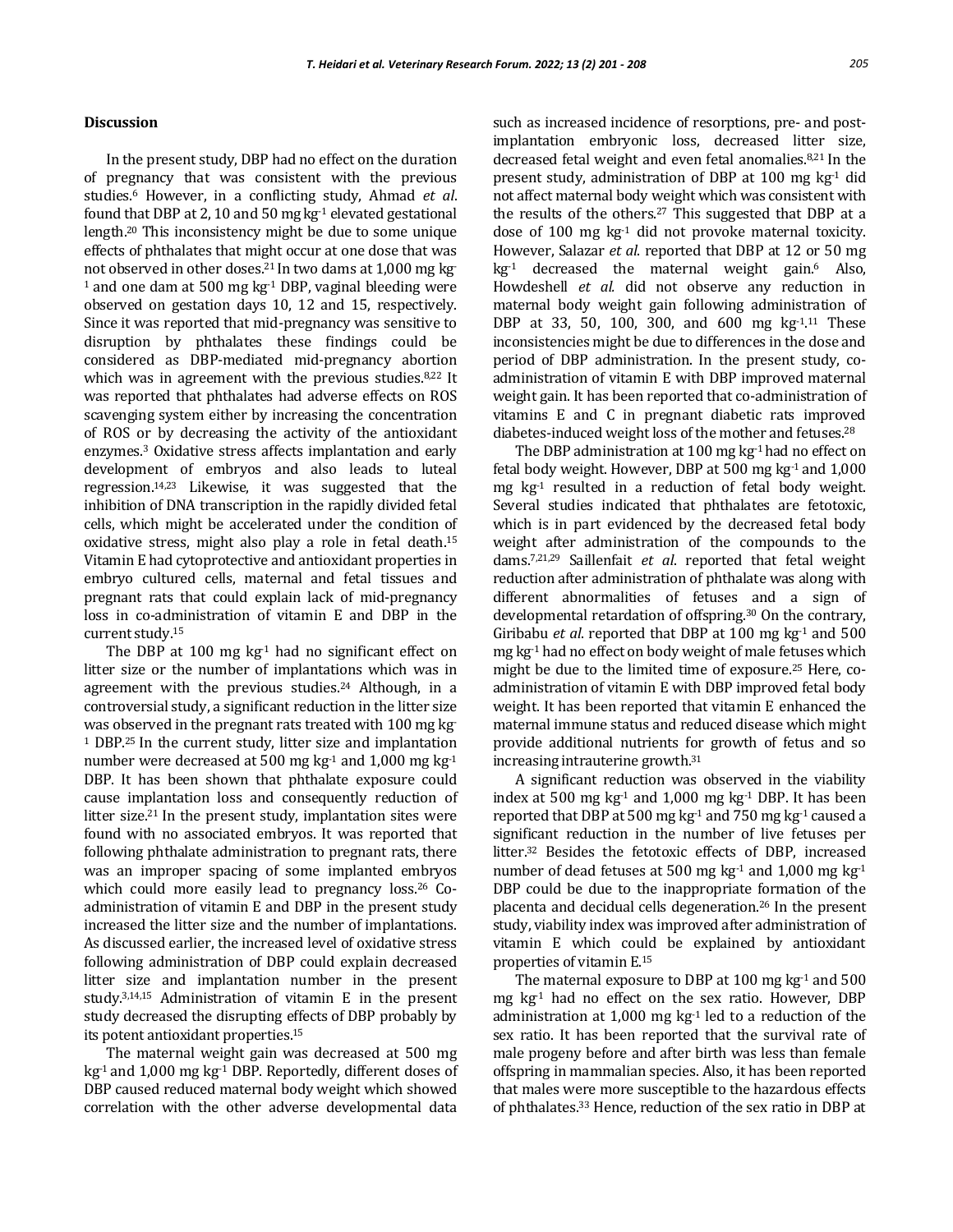1,000 mg  $kg<sup>-1</sup>$  in the present study might be due to more in utero fetal male death that was in agreement with the previous studies.24,32

The DBP had no effect on the AGD of female pups at any of the applied doses which was in agreement with the previous investigations.2,22 However, DBP exposure led to a significant decrease in the AGD of male pups at 500 mg  $kg<sup>-1</sup>$  and 1,000 mg  $kg<sup>-1</sup>$  that was in agreement with the previous studies.34,35 Also, co-administration of vitamin E with DBP in the present study improved the AGD of male pups. It has been reported that AGD in male rats was an androgen-dependent factor, so it was sensitive to endocrine disruptors such as DBP.<sup>36</sup> It has been demonstrated that oxidative stress played an important role in phthalates-mediated testosterone reduction, hence, the antioxidant properties of vitamin E may reduce the effects of DBP on AGD.<sup>37</sup>

The DBP exposure had no effect on the onset of puberty in female offspring at any of the applied doses that was in agreement with the previous studies.2,8,27 However, Lee *et al*. reported delayed vaginal opening in rats exposed to 10,000 ppm DBP in diet.<sup>38</sup> Also, Salazar *et al.* reported the same effect at DBP at 12 or 50 mg  $kg<sup>1.6</sup>$  The different dosing and route of administration in the mentioned studies might be the point of inconsistencies. Overall, the evidences suggest that DBP did not affect puberty in females.<sup>2</sup> In the present study, DBP administration at 500 mg kg<sup>-1</sup> and 1,000 mg kg<sup>-1</sup> in male offspring resulted in delayed onset of puberty in both lactation and nonlactation groups. Also, administration of DBP at 100 mg kg-<sup>1</sup> resulted in delayed puberty in the male offspring of the lactation treatment. In previous studies, oral doses of DBP resulted in delayed puberty in male rats.6,39,40 The delay might be due to decreased serum testosterone reported in rats treated with DBP during gestation.<sup>39</sup> Resumed administration of DBP during the lactation period might result in more reduction of serum testosterone and later onset of puberty.

It has been reported that gestational exposure of rats to high doses of DBP impaired steroidogenesis by the fetal testis, decreased testosterone and led to post-natal disorders such as hypospadias, cryptorchidism, and reduced AGD.41,42 Androgen action during this time might also be a determinant of sperm production in adulthood.<sup>41</sup> Phthalate are anti-androgenic compounds negatively correlated with the decreased fertility in males.<sup>5</sup> The antiandrogenic effect of DBP exposure during gestational, lactation and pubertal age was reported in rodents.<sup>43</sup> The infertility of males caused by DBP might be due to decreased testosterone secreted by Leydig cells or the direct damage of germ cells and Sertoli cells.<sup>37</sup> Also, earlier studies showed that phthalates increased ROS production in the testes of rats.44,45 Excessive production of ROS have been associated with impaired sperm motility, concentration and morphology.<sup>46</sup>

The DBP exposure at all doses led to nipple retention in male offspring in the both lactation and non-lactation groups that was in agreement with the results of others.1,6,45 It has been reported that nipple retention in male was resulted from alteration of androgen levels or blockade of the androgen receptor.<sup>47</sup>

In the present study, cryptorchidism was observed in DBP at 500 mg kg<sup>-1</sup> and 1,000 mg kg<sup>-1</sup> in both lactation and non-lactation groups that was in agreement with the results of others.<sup>48</sup> DBP-induced cryptorchidism could result from multiple factors including suppression of insulin-like factor 3, suppression of testosterone and decreased testes weight due to DBP exposure.<sup>49</sup> In the present study, DBP administration at 1,000 mg kg<sup>-1</sup> led to a significant reduction in testis weight that was in agreement with the former studies.1,39 This reduction might be associated with the loss of germ cells and atrophy of Leydig cells following administration of DBP.<sup>48</sup> Although administration of DBP at 100 mg  $kg<sup>-1</sup>$  in the present study had no effect on sperm characteristics, Zhang *et al*. reported that DBP at 50 mg  $kg<sup>-1</sup>$  significantly decreased sperm count and motility and increased the percentage of sperm abnormalities.<sup>7</sup> In the present study, DBP at 500 mg  $kg<sup>-1</sup>$  and 1,000 mg  $kg<sup>-1</sup>$  decreased the sperm count and motility and increased the morphological abnormalities significantly both in the lactation and non-lactation groups. Adverse effects of prenatal and/or neonatal phthalate exposure on cauda epididymal sperm count, sperm morphology and sperm motility have been described in rodents.1,20,37,49

It has been reported that increased ROS levels in seminal plasma resulted in oligozoospermia. Also, oxidative stress disrupts the steroidogenic capacity of Leydig cells and the ability of the germinal epithelium to differentiate into normal spermatozoa.46,50 Oxidative stress affects the motility of spermatozoa that has been suggested to be due to decreased flexibility and decreased energy availability required for sperm motility.<sup>50</sup> In the present study, co-administration of vitamin E with DBP improved sperm count, motility and morphology that could be explained by the potent antioxidant properties of vitamin E.<sup>46</sup>

Finally, this study showed that DBP at the doses of 500 mg kg<sup>-1</sup> and 1,000 mg kg<sup>-1</sup> had significant embryolethality which was evidenced by the incidence of pre- and postimplantation loss, increase in the number of resorptions and elevation of dead fetuses per litter. Also, DBP at 100, 500 and  $1,000$  mg  $kg<sup>-1</sup>$  had adverse effects on male reproductive system. Administration of vitamin E at 100 mg kg-1 along with DBP could protect the dam and offspring from phthalate-induced adverse effects on the reproductive system, probably due to its antioxidative effects. Accordingly, many signs of DBP-induced reproductive toxicity might be reduced or eliminated by vitamin E consumption.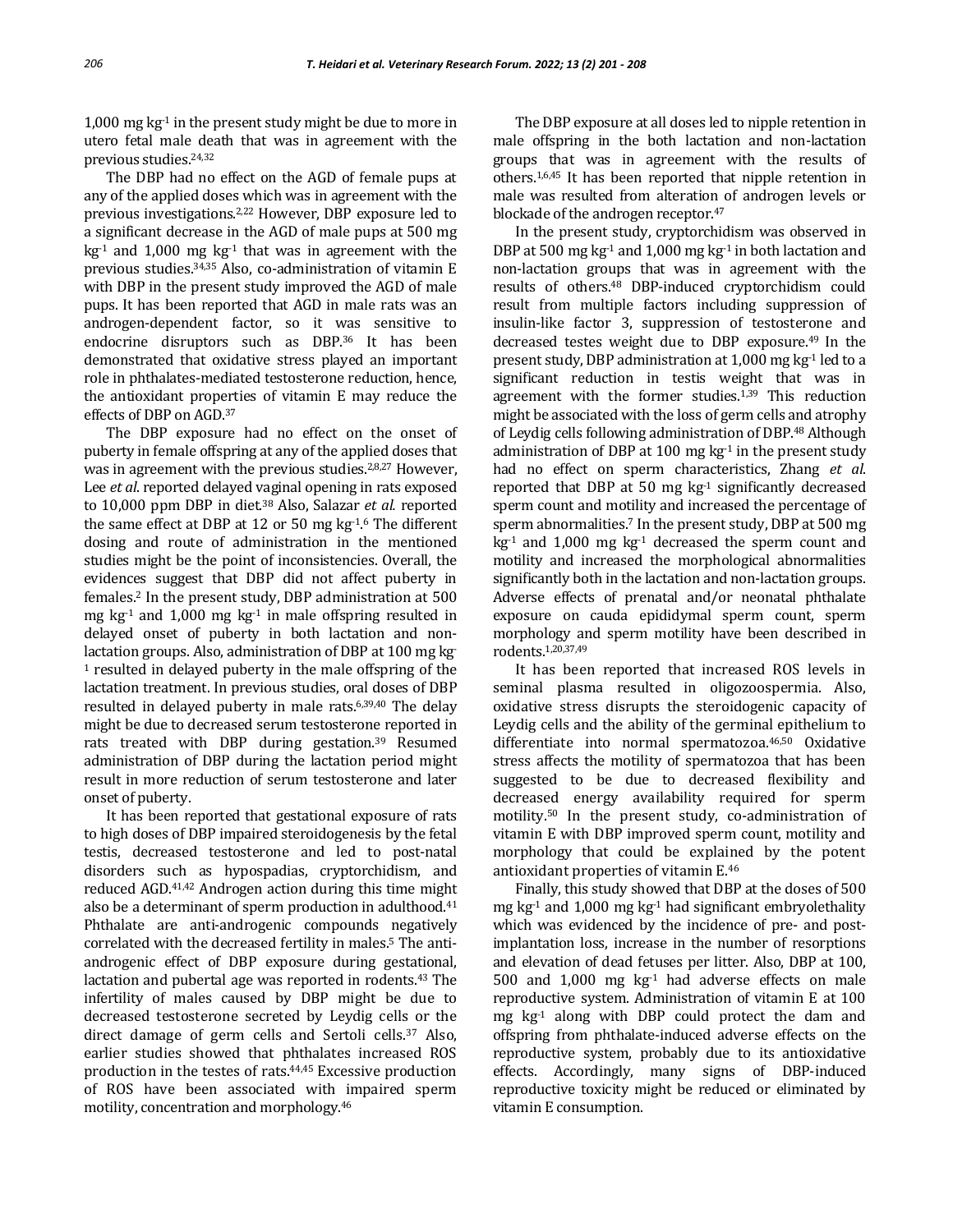## **Acknowledgments**

The authors would like to thank Dr. Mostafa Araghi and Dr. Ali Soleimanzadeh for technical assistance.

## **Conflict of interest**

The authors declare there is no conflict of interest.

### **References**

- 1. Kay VR, Bloom MS, Foster WG. Reproductive and developmental effects of phthalate diesters in males. Crit Rev Toxicol 2014; 44(6): 467-498.
- 2. Kay VR, Chambers C, Foster WG. Reproductive and developmental effects of phthalate diesters in females. Crit Rev Toxicol 2013; 43(3): 200-219.
- 3. Prasanth GK, Divya LM, Sadasivan C. Effects of mono and di(n-butyl) phthalate on superoxide dismutase. Toxicology 2009; 262(1): 38-42.
- 4. Katsikantami I, Sifakis S, Tzatzarakis MN, et al. A global assessment of phthalates burden and related links to health effects. Environ Int 2016; 97: 212-236.
- 5. Helal MA. Celery oil modulates DEHP-induced reproductive toxicity in male rats. Reprod Biol 2014;14(3): 182-189.
- 6. Salazar V, Castillo C, Ariznavarreta C, et al. Effect of oral intake of dibutyl phthalate on reproductive parameters of Long Evans rats and pre-pubertal development of their offspring. Toxicology 2004; 205(1-2): 131-137.
- 7. Zhang Y, Jiang X, Chen B. Reproductive and developmental toxicity in F<sup>1</sup> Sprague–Dawley male rats exposed to di-n-butyl phthalate in utero and during lactation and determination of its NOAEL. Reprod Toxicol 2004; 18(5): 669-676.
- 8. Gray LE Jr, Laskey J, Ostby J. Chronic di-n-butyl phthalate exposure in rats reduces fertility and alters ovarian function during pregnancy in female Long Evans hooded rats. Toxicol Sci 2006; 93(1): 189-195.
- 9. Farombi EO, Abarikwu SO, Adedara IA, et al. Curcumin and kolaviron ameliorate di-n-butylphthalate-induced testicular damage in rats. Basic Clin Pharmacol Toxicol 2007; 100(1): 43-48.
- 10. Sultana Z, Maiti K, Aitken J, et al. Oxidative stress, placental ageing-related pathologies and adverse pregnancy outcomes. Am J Reprod Immunol 2017; 77(5). doi:10.1111/aji.12653.
- 11.Howdeshell KL, Wilson VS, Furr J, et al. A mixture of five phthalate esters inhibits fetal testicular testosterone production in the sprague-dawley rat in a cumulative, dose-additive manner. Toxicol Sci 2008; 105(1): 153-165.
- 12. Aitken RJ, Roman SD. Antioxidant systems and oxidative stress in the testes. Oxid Med Cell Longev 2008; 1(1): 15-24.
- 13. Zhou D, Wang H, Zhang J, et al. Di-n-butyl phthalate (DBP) exposure induces oxidative damage in testes of adult rats. Syst Biol Reprod Med 2010; 56(6): 413-419.
- 14. Agarwal A, Gupta S, Sharma RK. Role of oxidative stress in female reproduction. Reprod Biol Endocrinol 2005; 3: 28. doi:10.1186/1477-7827-3-28.
- 15. Abdou HM, Mohamed NA, El Mekkawy DA, et al. Vitamin E and/or wheat germ oil supplementation ameliorate oxidative stress induced by cadmium chloride in pregnant rats and their fetuses. Jordan J Biol Sci 2017; 10(1): 39-48.
- 16. Soleimanzadeh A, Kian M, Moradi S, et al. Carob (*Ceratonia siliqua* L.) fruit hydro-alcoholic extract alleviates reproductive toxicity of lead in male mice: Evidence on sperm parameters, sex hormones, oxidative stress biomarkers and expression of Nrf<sub>2</sub> and iNOS. Avicenna J Phytomed 2020; 10(1): 35-49.
- 17. Smith JT, Waddell BJ. Increased fetal glucocorticoid exposure delays puberty onset in postnatal life. Endocrinology 2000; 141(7): 2422-2428.
- 18. Korenbrot CC, Huhtaniemi IT, Weiner RI. Preputial separation as an external sign of pubertal development in the male rat. Biol Reprod 1977; 17(2): 298-303.
- 19.Narayana K, D'Souza UJ, Seetharama Rao KP. Ribavirininduced sperm shape abnormalities in Wistar rat. Mutat Res 2002; 513(1-2): 193-196.
- 20.Ahmad R, Gautam AK, Verma Y, et al. Effects of in utero di-butyl phthalate and butyl benzyl phthalate exposure on offspring development and male reproduction of rat. Environ Sci Pollut Res Int 2014; 21(4): 3156-3165.
- 21. Mahaboob Basha P, Radha MJ. Gestational di-n-butyl phthalate exposure induced developmental and teratogenic anomalies in rats: a multigenerational assessment. Environ Sci Pollut Res Int 2017; 24(5): 4537-4551.
- 22.Hannas BR, Howdeshell KL, Furr J, et al. In utero phthalate effects in the female rat: A model for MRKH syndrome. Toxicol Lett 2013; 223(3): 315-321.
- 23. Lee CK, Lee JT, Yu SJ, et al. Effects of cadmium on the expression of placental lactogens and Pit-1 genes in the rat placental trophoblast cells. Mol Cell Endocrinol 2009; 298(1-2): 11-18.
- 24. Shirai M, Wakui S, Wempe MF, et al. Male Sprague-Dawley rats exposed to in utero di(n-butyl) phthalate: dose dependent and age-related morphological changes in Leydig cell smooth endoplasmic reticulum. Toxicol Pathol 2013; 41(7): 984-991.
- 25. Giribabu N, Sainath SB, Sreenivasula Reddy P. Prenatal di‐n‐butyl phthalate exposure alters reproductive functions at adulthood in male rats. Environ toxicol 2014; 29(5): 534-544.
- 26. Li R, Yu C, Gao R, et al. Effects of DEHP on endometrial receptivity and embryo implantation in pregnant mice. J Hazard Mater 2012; 241-242: 231-240.